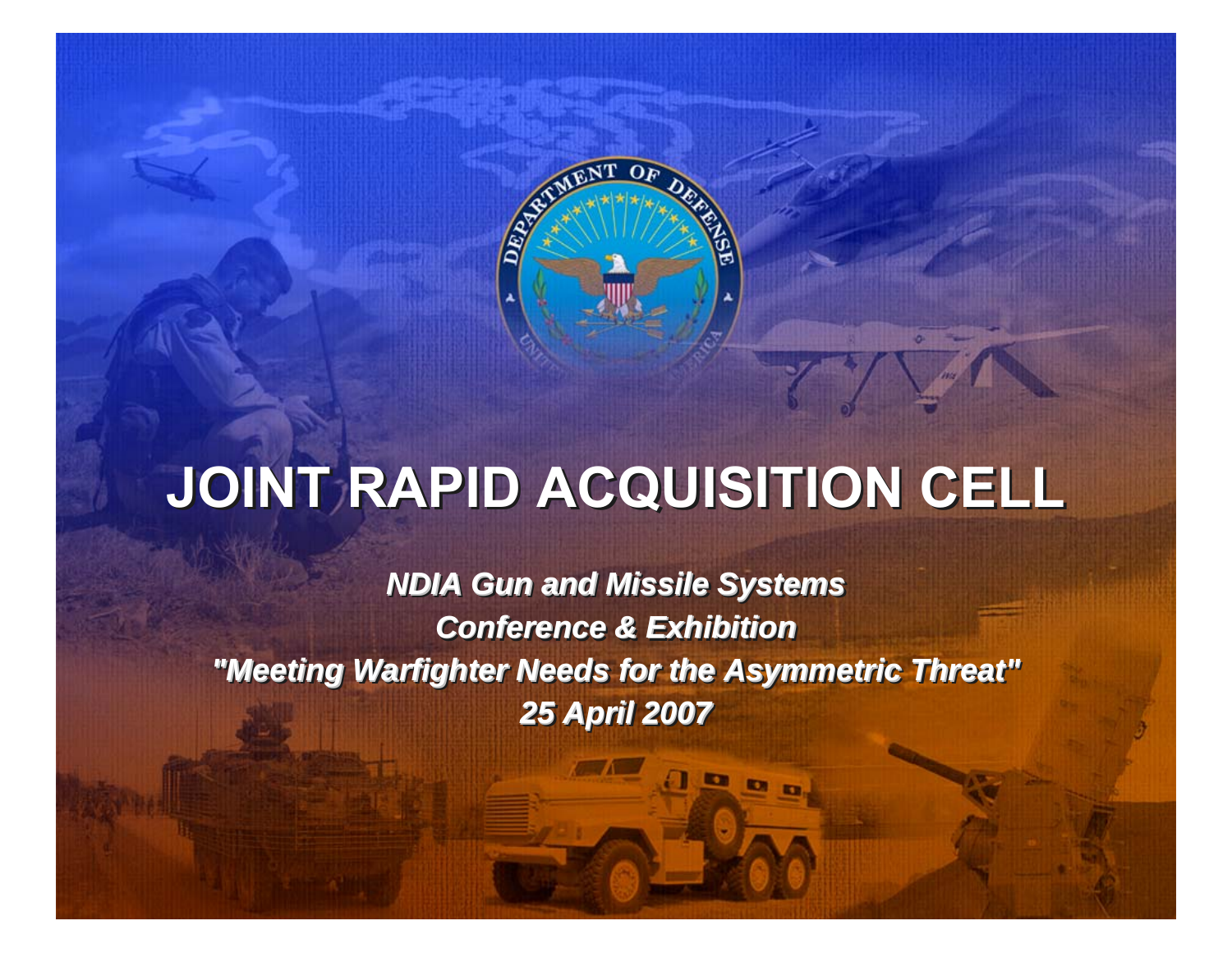# **The Challenge We Face The Challenge We Face**

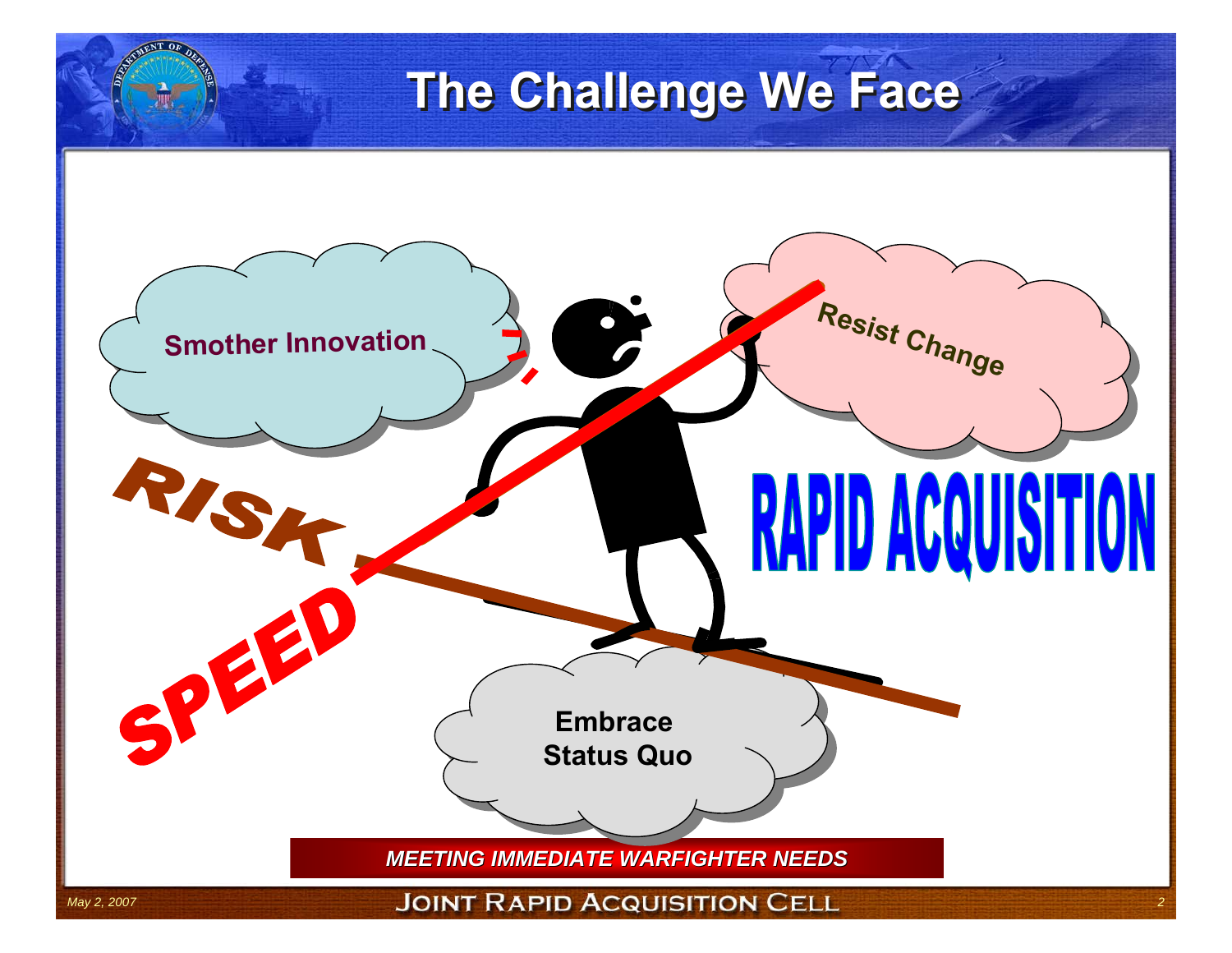#### **Challenge of Differing Expectations Challenge of Differing Expectations**



- **Future Focused**
- **Very Structured Process**
- **Evolved Requirements**
- **Analysis of Alternatives**
- **Lengthy Development**
- **High Visibility on Program**

**n** 

**Large Investment**

- $($ *Now* **focused**
- $\binom{4}{1}$ **More** *ad hoc* **process**
- **<sup>5</sup> Broad requirement**
- **<sup>1</sup> Quick assessment of alternatives**
- $\circledcirc$  Limited development
- $\binom{1}{k}$ **High visibility on results**
- $(1)$ **Limited investment**



*MEETING IMMEDIATE WARFIGHTER NEEDS*

**little**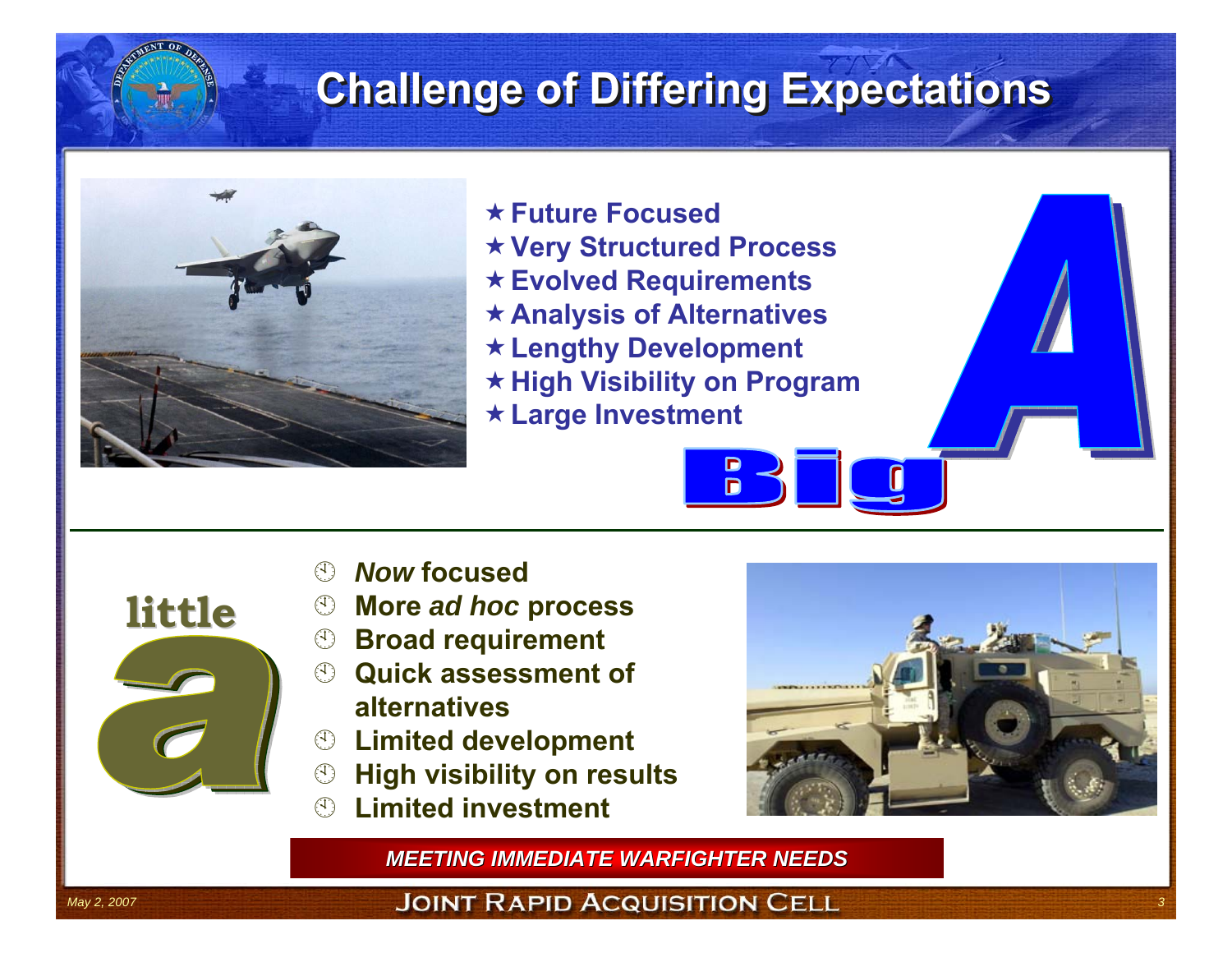## **Existing Authorities Existing Authorities**

- **The Department has numerous existing authorities across several functional areas:**
	- and the state of the **Funding**
	- and the state of the **Requirements**
	- and the state of the **Acquisition**
	- **Procurement**
	- **Test & Evaluation**
	- **Communications**

*MEETING IMMEDIATE WARFIGHTER NEEDS*

May 2, 2007 **1998 ISSUES 2007 THE SALE OF A SERVIS SERVIS TO A COULD IT TO A COULD IT TO A CELL**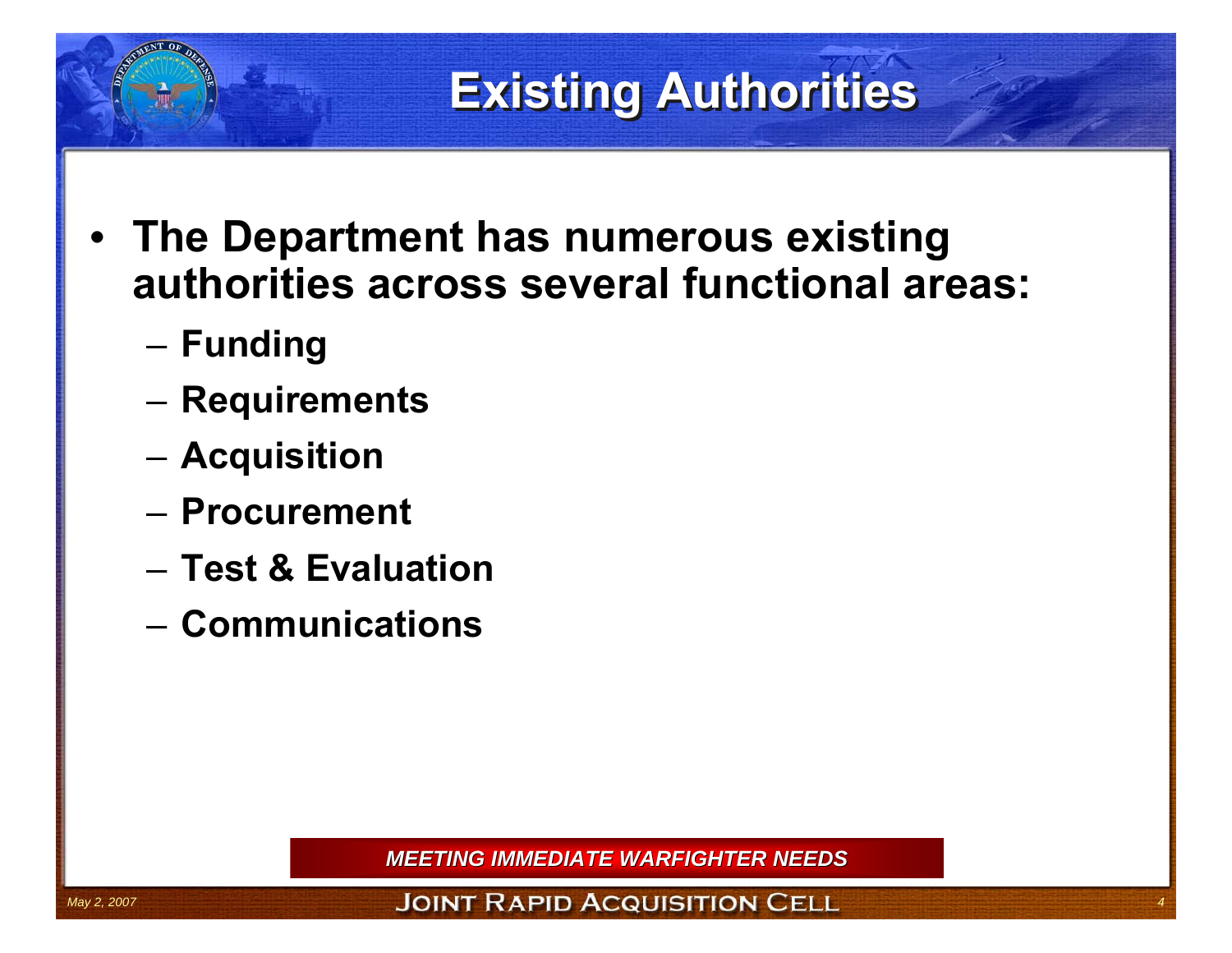#### **DoD / Service Processes DoD / Service Processes**

- • **Joint IED Defeat Organization (JIEDDO) is the focal point for all efforts in the Department of Defense to defeat Improvised Explosive Device (IEDs)**
- • **Services use various methods to meet Title 10 responsibilities and shorten acquisition timelines for < ACAT I to meet urgent and compelling needs**
	- **USAF – Combat Capability Document**
		- **< 60 days from authorization**
		- **Air Staff authorization < 16 days from receipt from MAJCOM**
	- **USA – Operational Need Statement (ONS)**
		- **< 120 days from authorization, but "do it now" approach post 9-11**
	- **USMC – Urgent Universal Need Statement (UUNS)**
		- **< 60 days from authorization**
	- **USN – Rapid Deployment Capability (RDC) and Abbreviated Acquisition Program (AAP)**
		- **< 160 days from authorization**
	- **SOCOM – Combat-Mission Need Statement (CMNS)**

*MEETING IMMEDIATE WARFIGHTER NEEDS*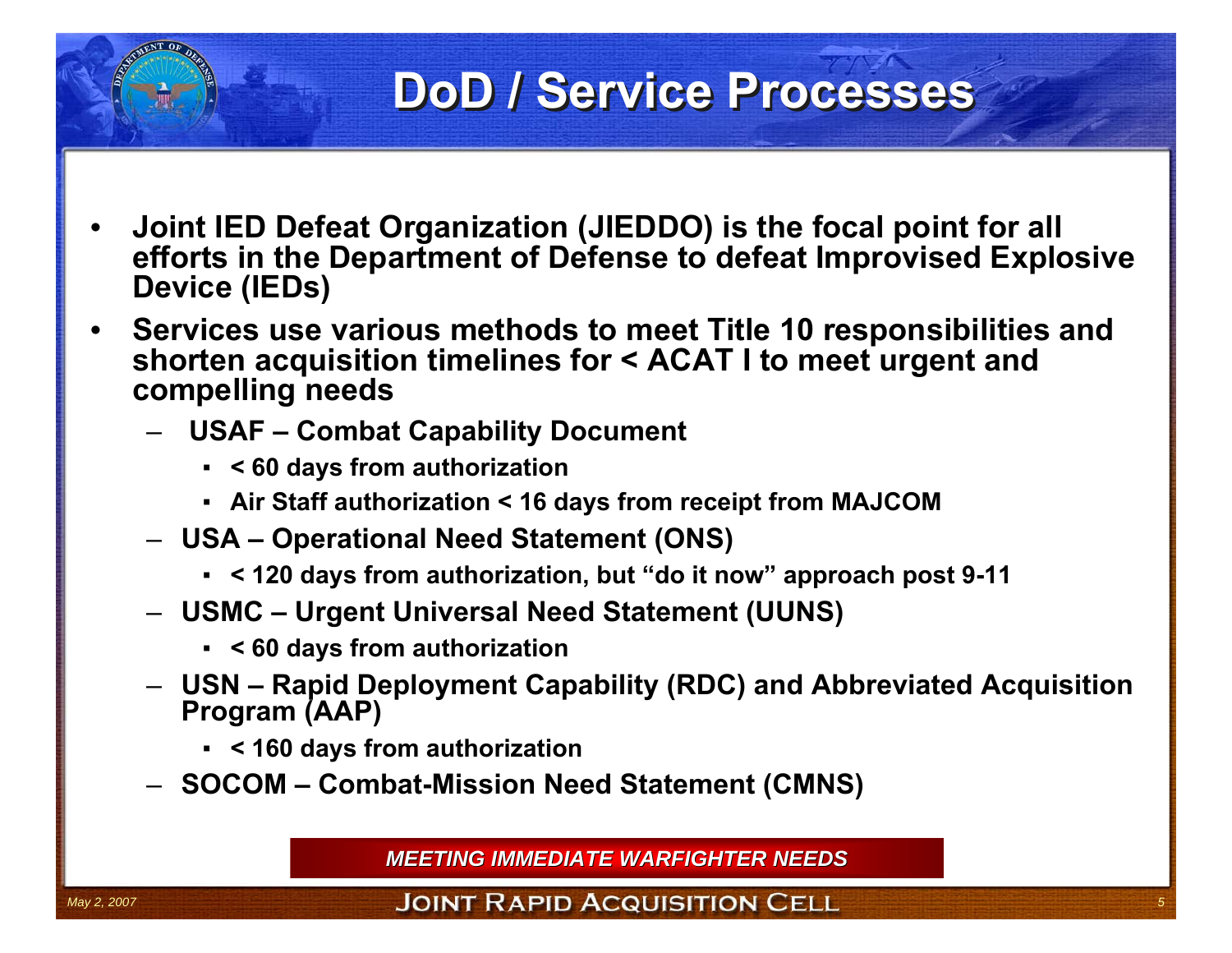### **The JRAC Solution The JRAC Solution**

- • **Problem: Despite existing authorities to deliver equipment / services to the warfighter, the process is still restrictive and inefficient.**
- **Solution: Establish the OSD Joint Rapid Acquisition Cell (JRAC)**
	- – **Responsible to the Secretary of Defense through Under Secretaries of Defense for Acquisition, Technology & Logistics and Comptroller.**
	- **Links of the Company Monitors, coordinates, and facilitates meeting Combatant Commanders' Immediate Warfighting Needs.**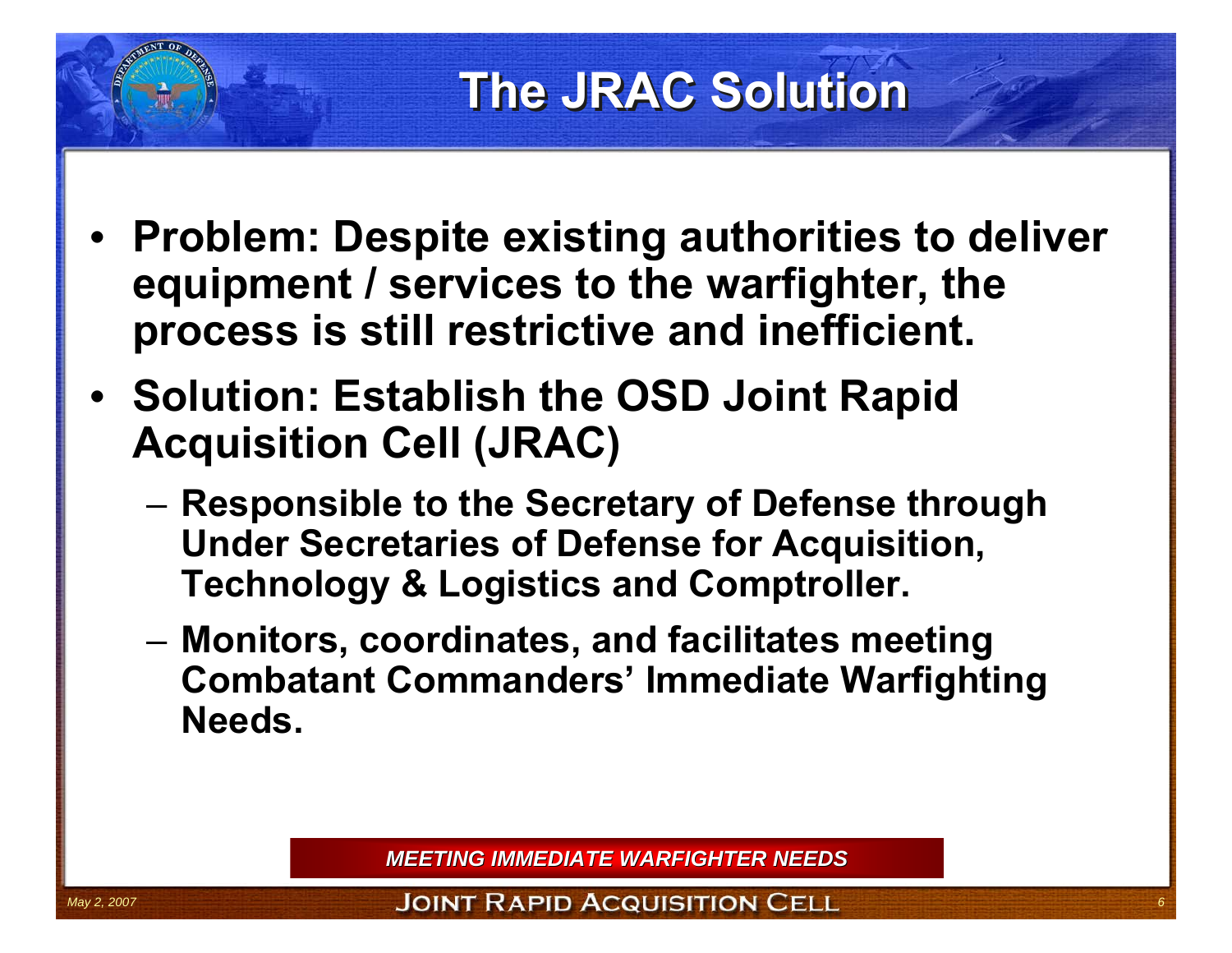#### **JRAC Stand-up JRAC Stand-up**

- • **DEPSECDEF Memo of 3 Sep 04 established JRAC.**
- **Each COCOM / Service nominated a Flag Officer Level JRAC point of contact.**
- • **USD (AT&L) / USD (Comptroller) memo of 10 September appointed a JRAC Director and Deputy Director.**
- • **DEPSECDEF Memo of 15 Nov 04 established procedures.**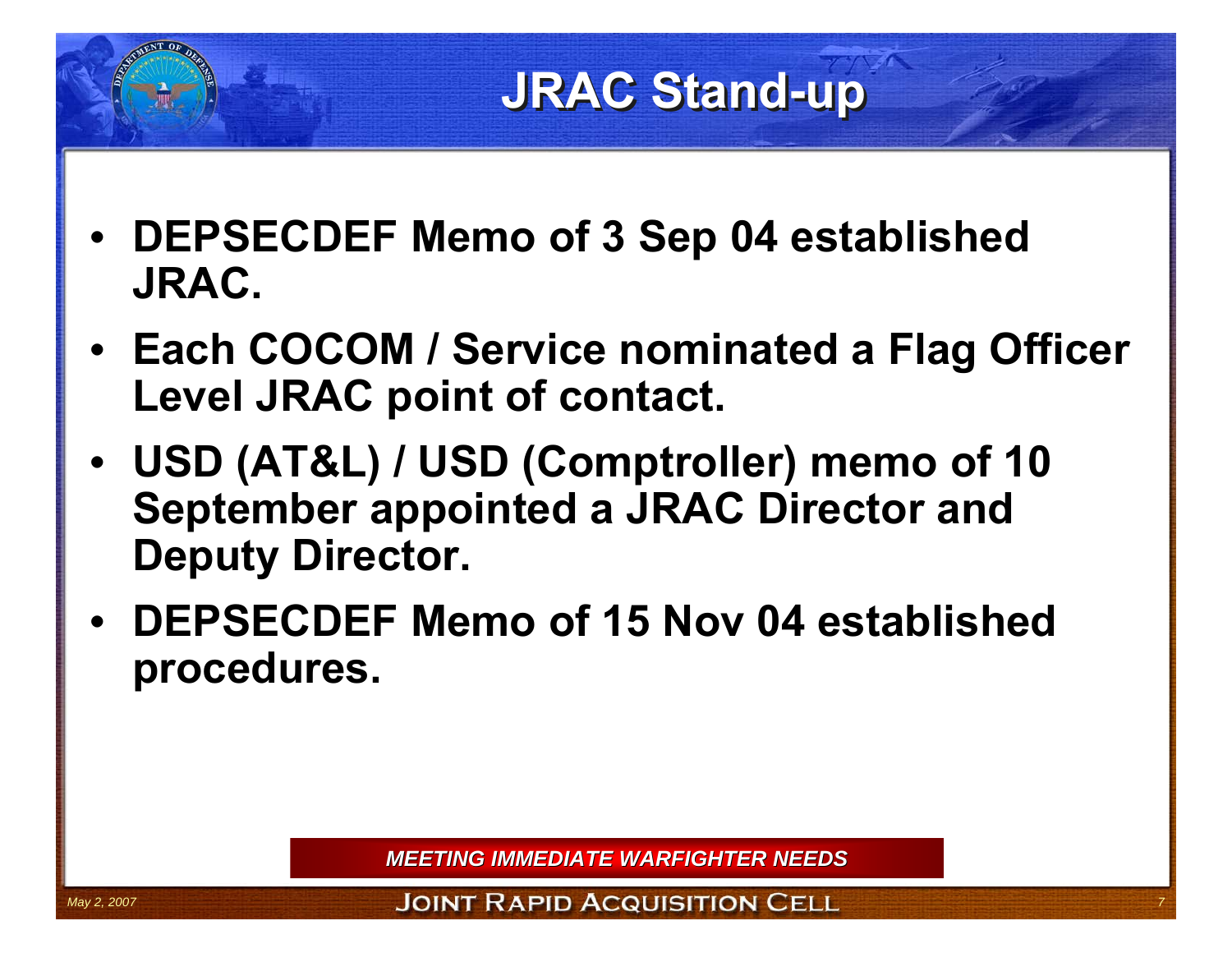#### **JRAC Core & Advisory Groups JRAC Core & Advisory Groups**

#### **JRAC CORE GROUP**

- **OSD Comptroller**
- **General Counsel**
- **Joint Staff**
- **Acquisition, Technology & Logistics (AT&L)**
- **Defense Procurement & Acquisition Policy**
- **Combating Terrorism Technology Task Force (CTTTF)**

#### **JRAC ADVISORY GROUP 1**

- **Operational Test & Evaluation**
- **Other AT&L Offices**
- **National Assessment Group**
- **Combatant Commands**
- **Army**
- **Navy**
- **Air Force**
- **Marines**
- **SOCOM**



#### **Navy Capability Rapid Deployments**

**USAF Combat Capability Document**

**USMC Urgent Universal Needs Statements**

**SOCOM Combat MissionNeeds Statement**

**1 COCOMS and Military Services have FO/GO representatives**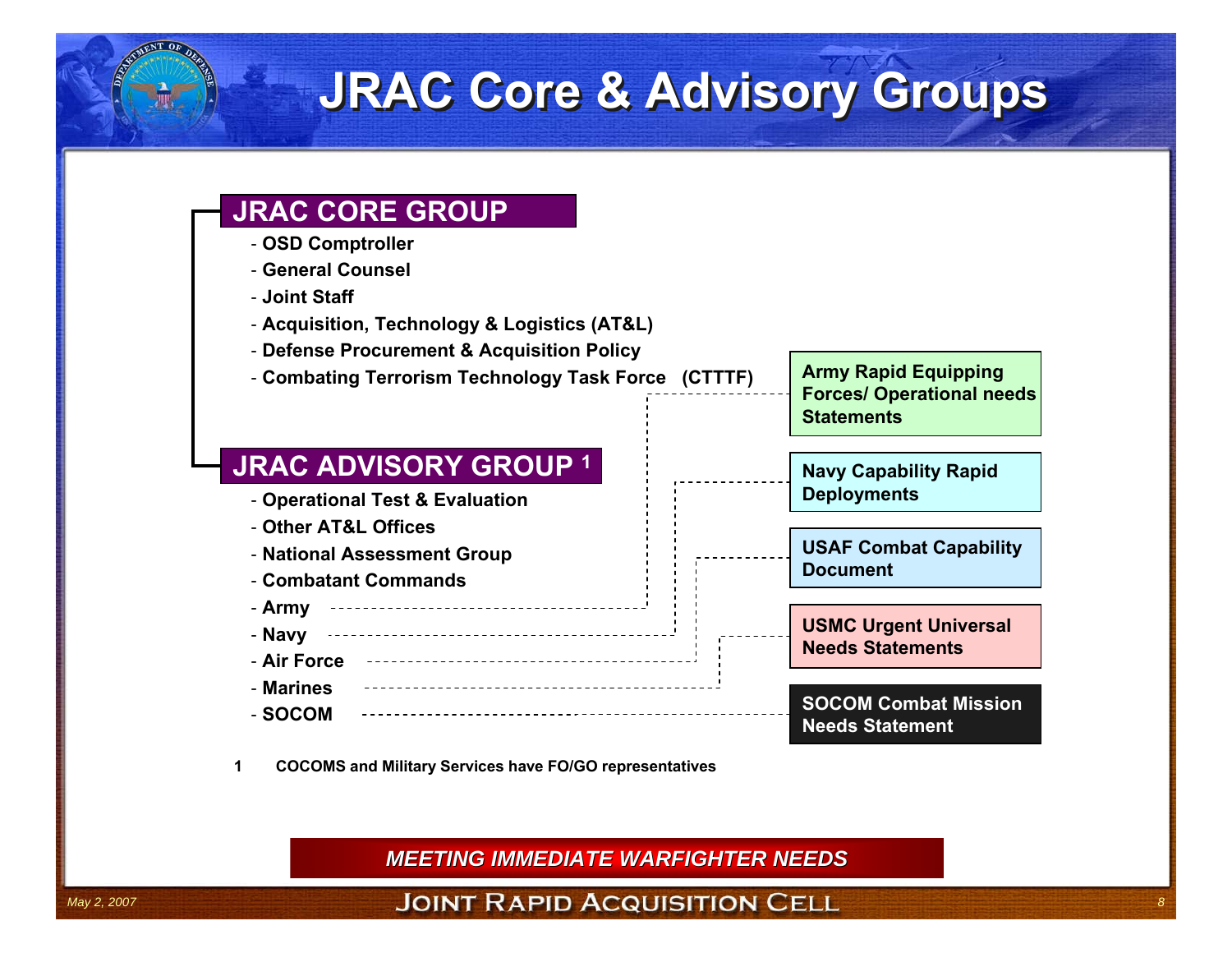# **JRAC Focus JRAC Focus**

- •**What is best for the warfighter?**
- • **Near-term acquisition, materiel, and logistics solutions**
	- and the state of the **capability needed must be quickly fieldable, supportable in place, affordable, and of acceptable risk**
	- and the state of the **level of performance necessary to satisfy needs of COCOM**
- •**OIF, OEF, GWOT**
- •**Long-term plan to resolve systemic problems**

*MEETING IMMEDIATE WARFIGHTER NEEDS*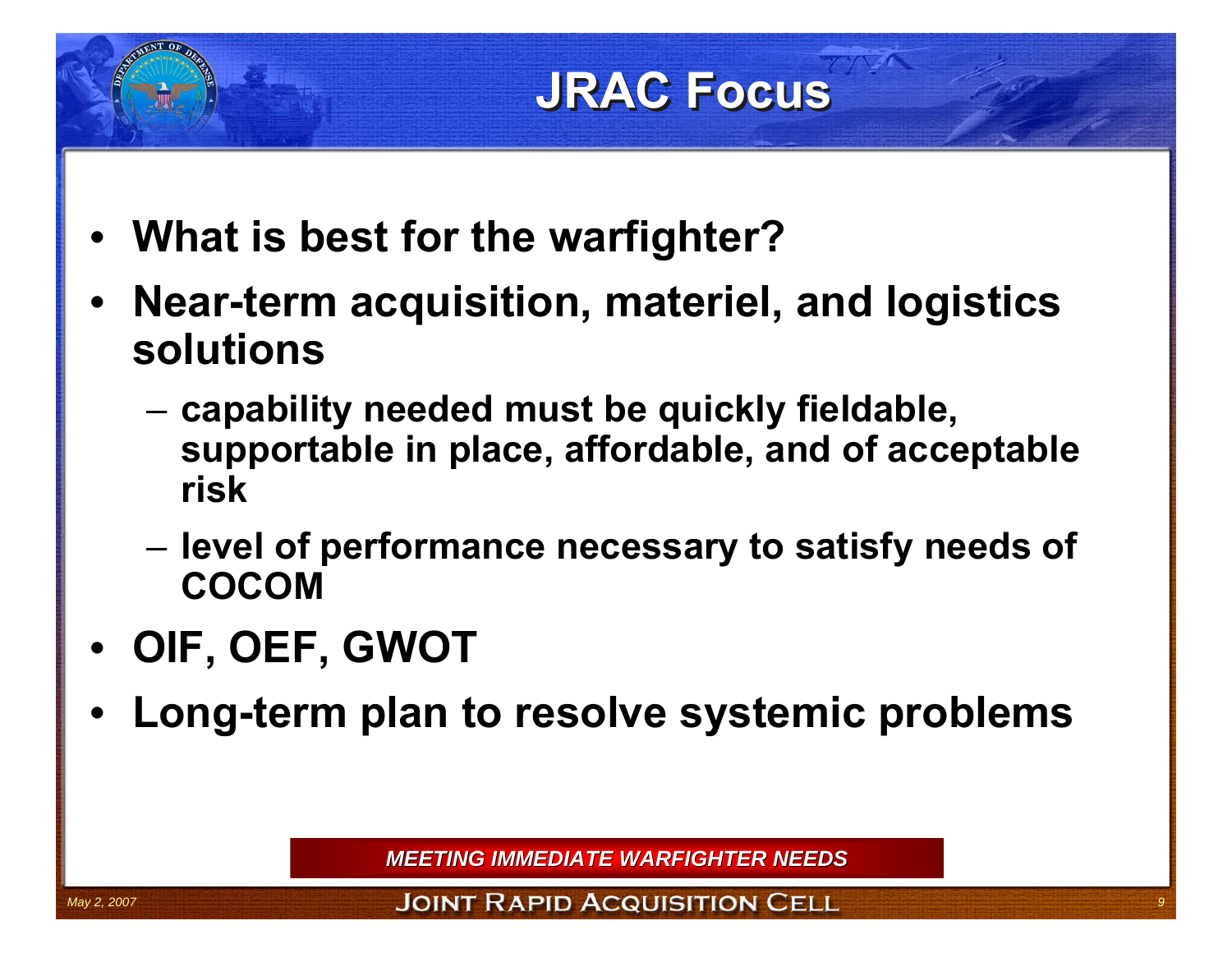### **JRAC Definitions JRAC Definitions**

- • **Joint Urgent Operational Need (JUON) a COCOM-certified and prioritized urgent operational need, outside DoD 5000/Military processes, requiring a DOTMLPF solution that, if left unfulfilled, will seriously endanger personnel and/or pose a major threat to ongoing operations.**
- • **Immediate Warfighter Need (IWN) a JUON requiring a timely (Goal 120 days to 2 years) materiel, services, and/or logistics solution that, if left unfulfilled, will seriously endanger personnel and/or pose a major threat to ongoing operations.**
- • **Resolved IWNthe delivery of the required capability has commenced.**

*MEETING IMMEDIATE WARFIGHTER NEEDS*

*May 2, 2007* **100 INT RAPID ACQUISITION CELL**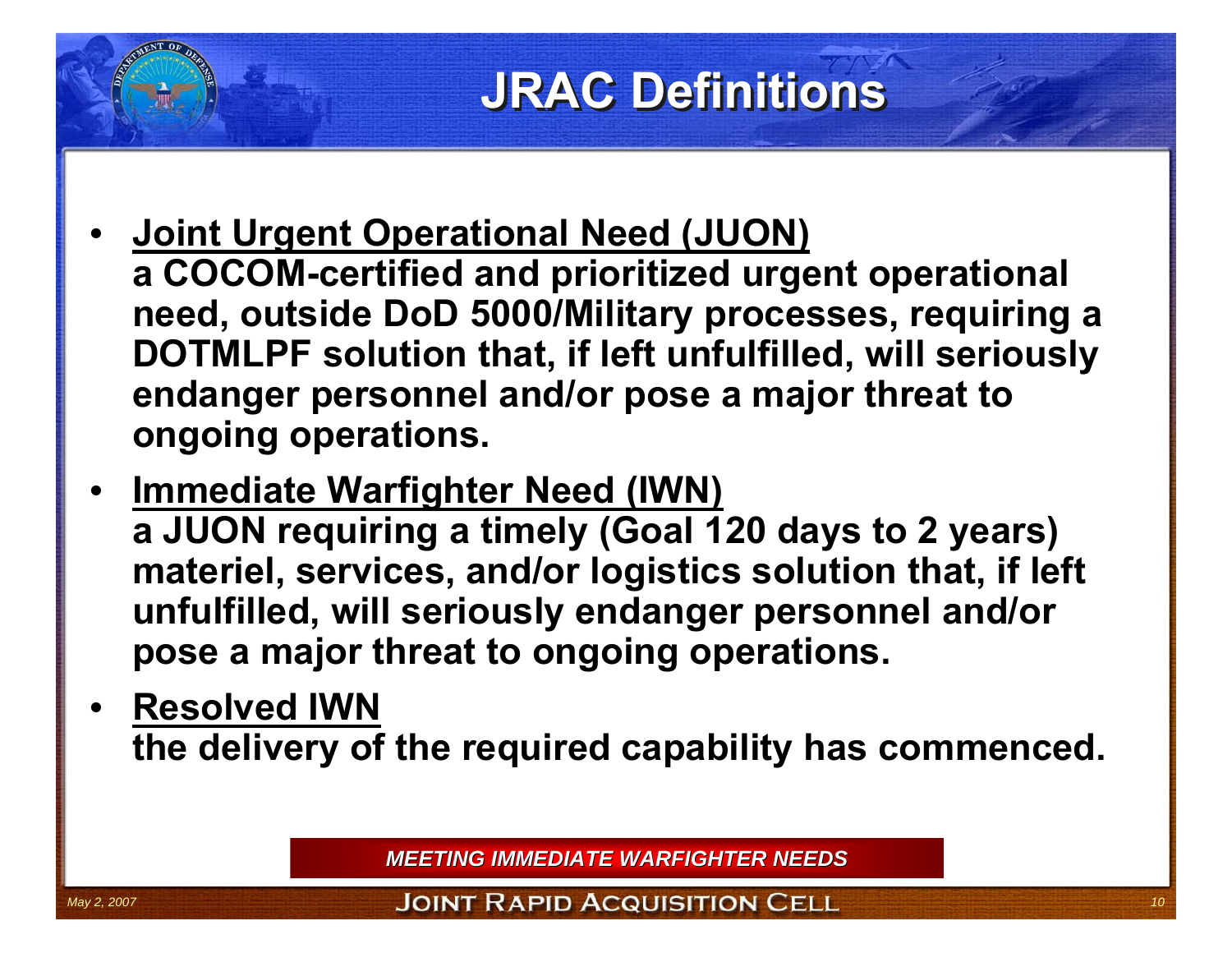#### **JRAC Procedures JRAC Procedures**

- • **OEF/OIF/GWOT originator recommends JUON & obtains approval of first GO in chain-of-command.**
- • **JUON (that cannot be satisfied in an appropriate time-frame by an existing Military Service / Defense Agency process) submitted to COCOM for certification / prioritization.**
- • **COCOM rejects or certifies / prioritizes JUON and submits to Joint Staff / JRAC simultaneously.**
- • **With Joint Staff recommendation, JRAC designates or declines JUON as IWN within 14 days of submission to JRAC.**
- $\bullet$  **JRAC tracks IWN and facilitates its resolution, if counter-IED, forwards to JIEDDO for action.**

*GOALS: 48 hrs from receipt to designation as IWN. IWN resolved ASAP (GOAL: 120 Days – 2 years).*

*MEETING IMMEDIATE WARFIGHTER NEEDS*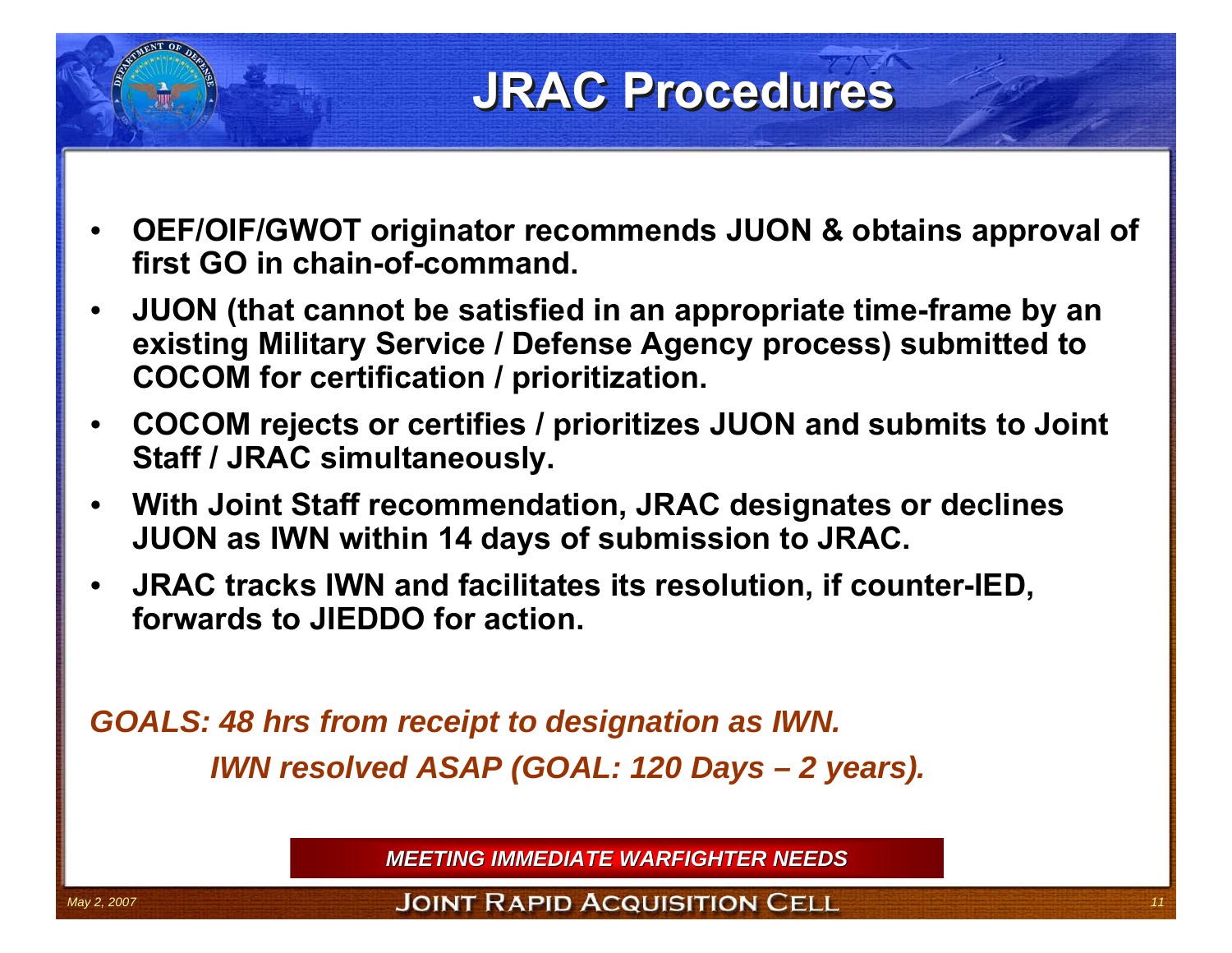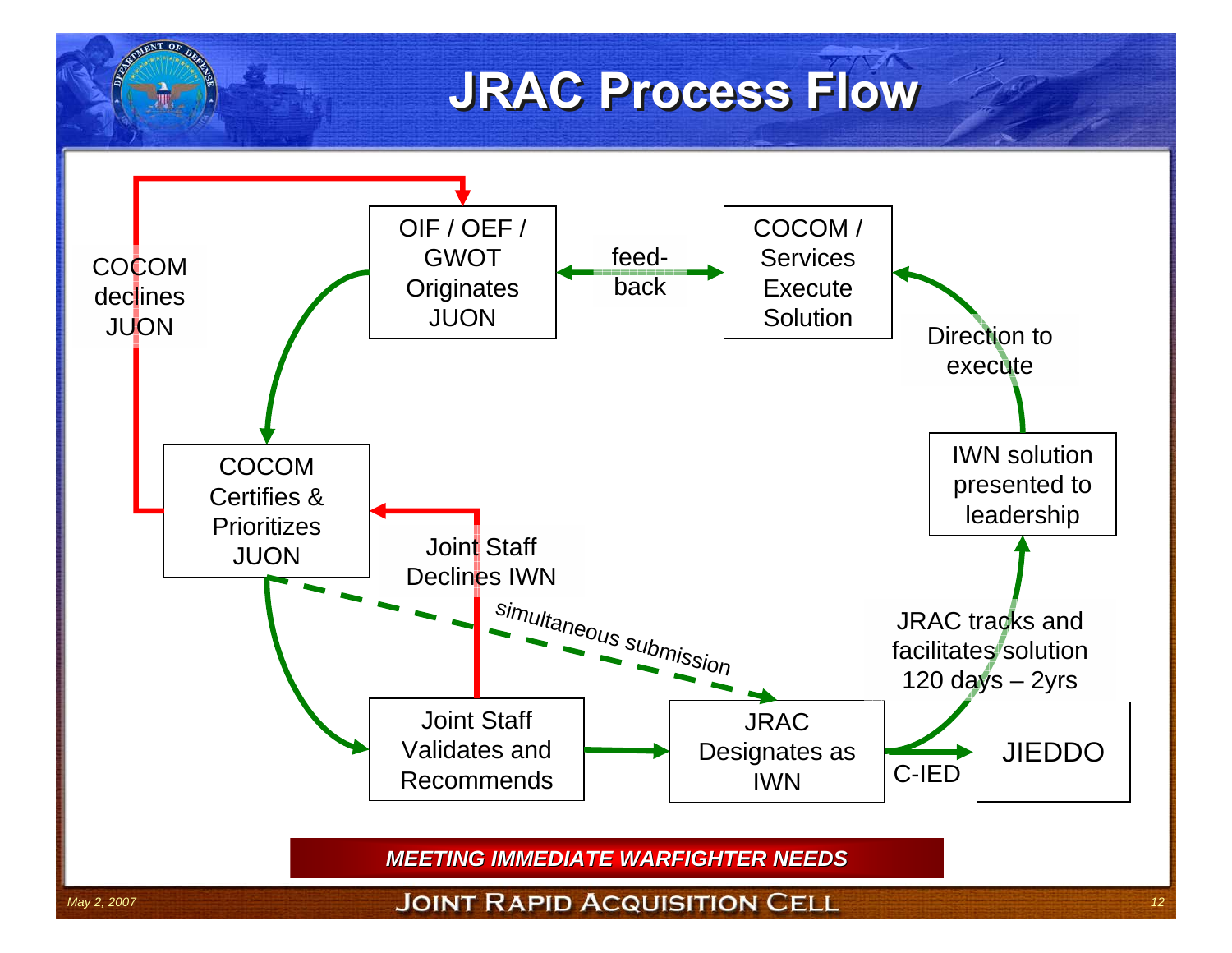#### **Overview of Activity**

#### •**MATERIEL SOLUTIONS**

- –**Improved command and control capabilities for NORAD planes over U.S. cities**
- **First use of Rapid Acquisition Authority to acquire Counter Remotely-controlled-IED Electronic Warfare (CREW) devices - on contract < 12 days**
- **Cougar– Facilitated rapid, sole-source acquisition of EOD Vehicle - 120 by Feb 06**
- **Assisted in foreign sources approval for ballistic glass in vehicle up-armoring**
- **Facilitated funding for additional Counter Rocket, Artillery and Mortar intercept**
- **Coordinated among CENTCOM, JCS and Services on UAV improvements and resolution of interoperability issues**
- **Facilitated funding and contracting activities for acquisition, testing and deployment with dismounted CREW capability**
- **Supported analysis of technology and production constraints that limit CREW-2 schedules and the equipping of warfighters with improved capability**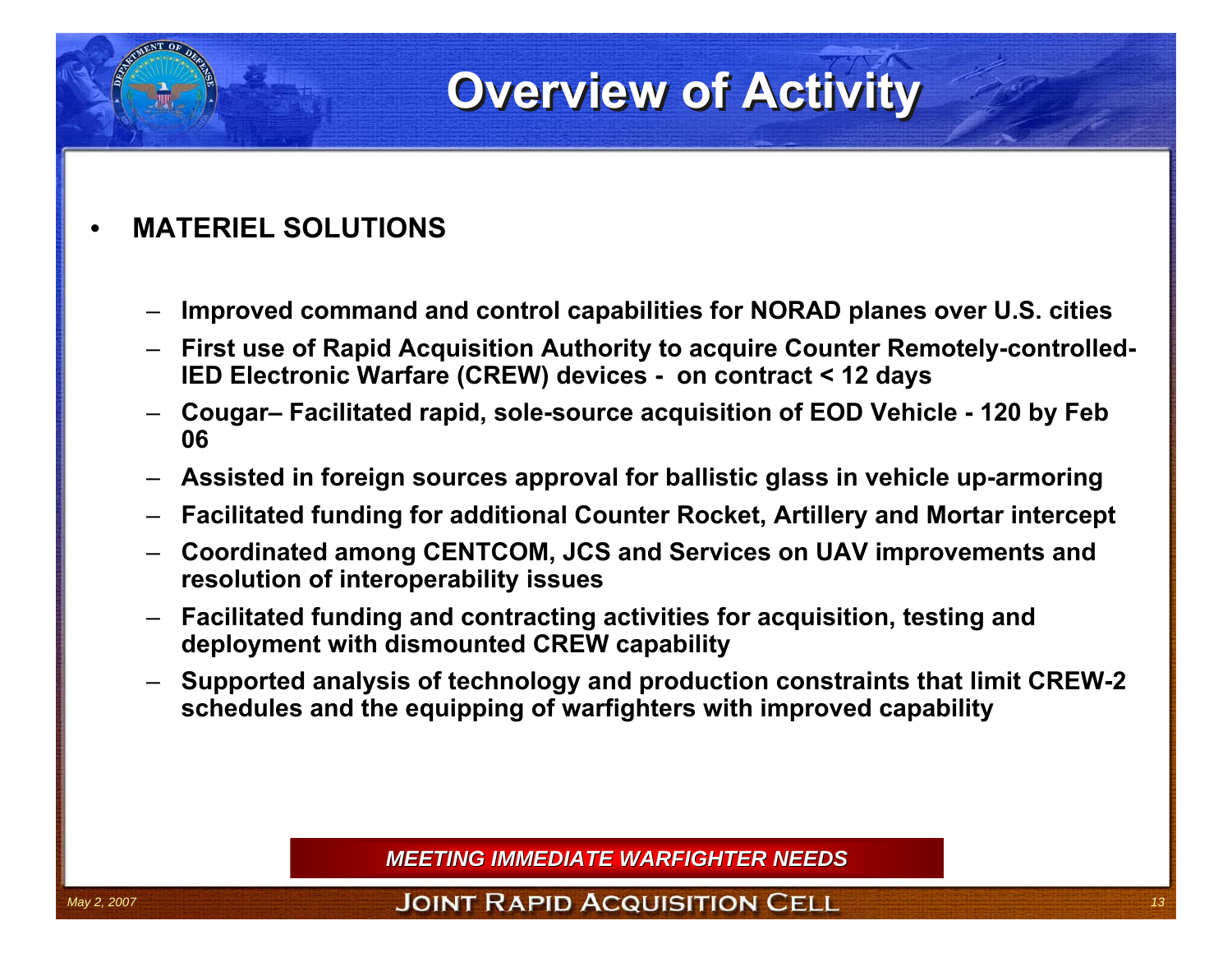### **Overview of Activity Overview of Activity**

#### •**MATERIEL SOLUTIONS (continued)**

- **Full-Spectrum Effects Platform – Validation of IWN and funding of prototypes for an operational concept development capability**
- **Recommended accelerating technology on Malodorous Agents**
- **Improved funding and schedule for the High Intensity Directed Acoustics (HIDA) Program**
- **Facilitated funding for Joint IED Neutralizer prototypes, testing and operational assessment**
- **Expedited funding for Iraqi document exploitation**
- **Provided rapid funding of critical communication equipment for coalition forces**
- **Obtained funding for biometrics initiatives in Iraq and Afghanistan**
- **Assessing flexible SIGINT capability for GWOT use, worldwide**
- **Funded Full Motion Video Receiver Solution**
- **Coordinated Air Force funding for Joint Precision Airdrop System**
- **Successfully secured funding for coalition jammers**
- **Provided urgently required funding to facilitate completion of construction of a compound protecting US Forces.**

*MEETING IMMEDIATE WARFIGHTER NEEDS*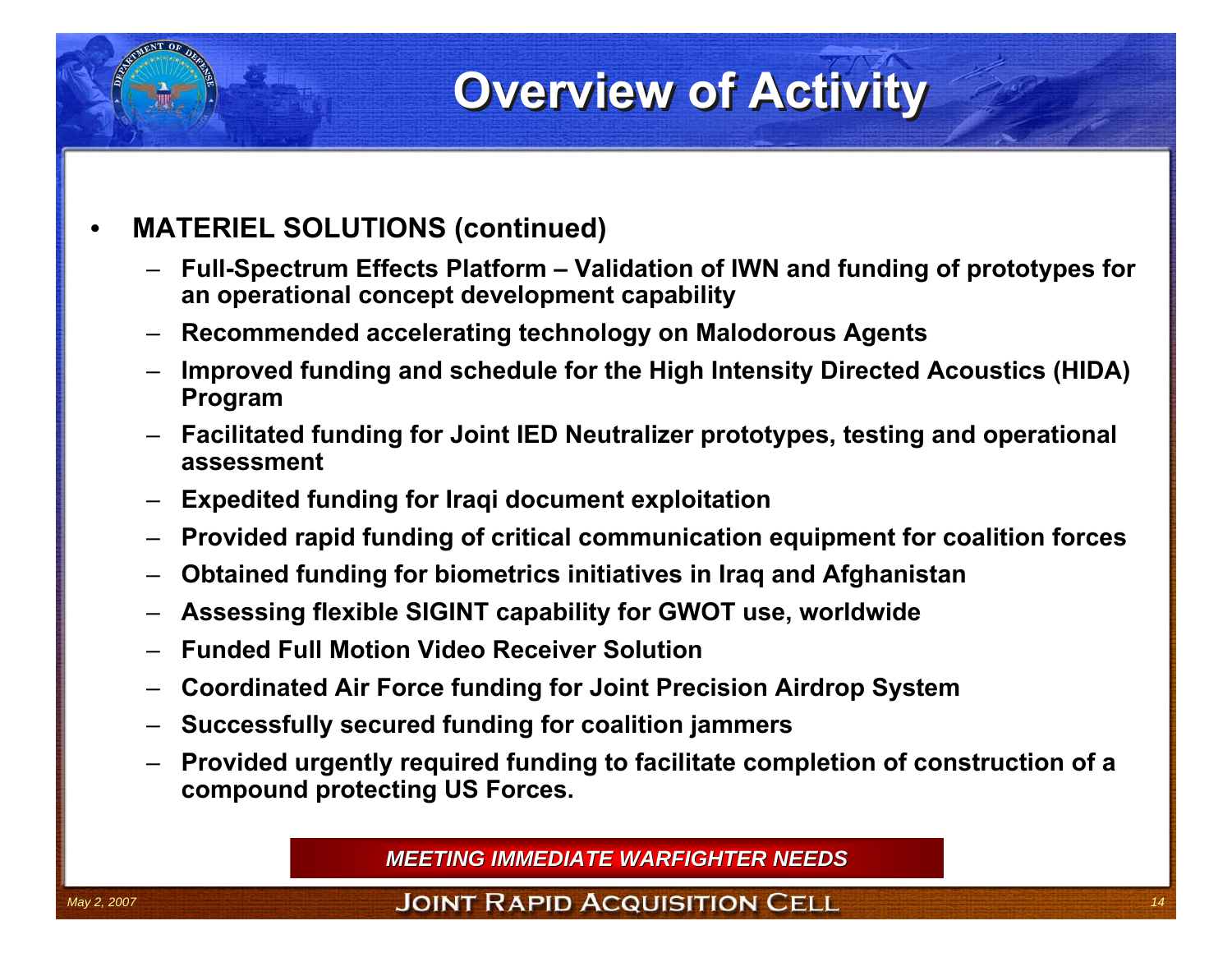#### **Overview of Activity Overview of Activity**

- • **EQUIPMENT MAINTENANCE, SUPPORT AND TRAINING ISSUES**
	- **Recommended solutions for maintenance and readiness on WARLOCK jammers**
	- and the state of the **Provided recommendations on management and transfer of Stay Behind Equipment**
	- and the state of the **Supported TSUNAMI relief, researching C-130 parts availability and contracting**
	- – **Facilitated additional funding and contracting of Iraqi cultural and civic advisors**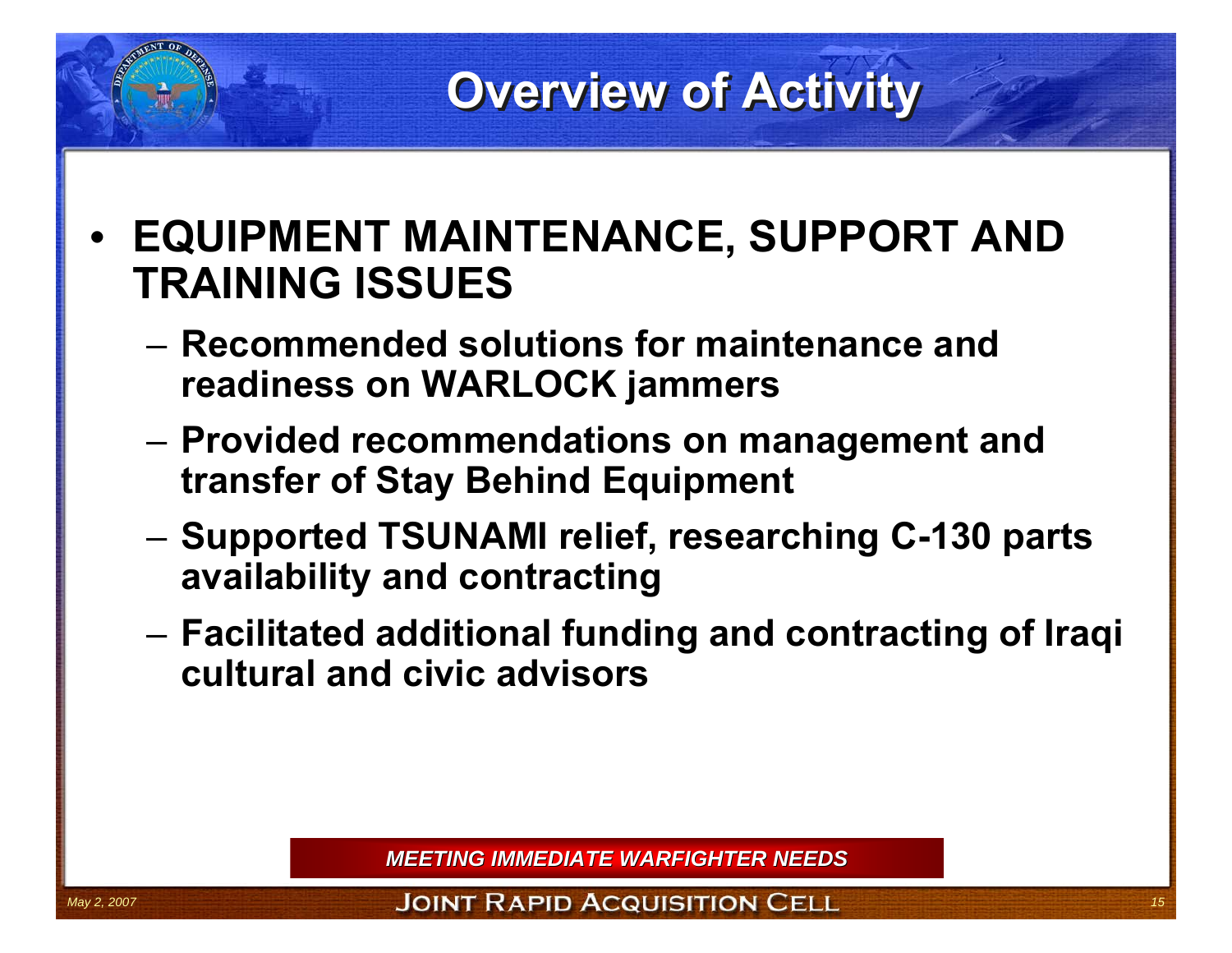#### **Overview of Activity Overview of Activity**

- • **JRAC OUTREACH TO WARFIGHTERS**
	- **Participated in JCS/COCOM-sponsored HUB TRIPS and visited CENTCOM & SOCOM**
	- **Conducted secure VTCs w/ deployed unit commanders**
	- **JRAC sponsored Joint Rapid Acquisition Conference scheduled 20-21 Jun 06**
- • **JRAC / JIEDDO Initiatives** 
	- **Assisted in the drafting of JIEDDO DoD Directive 2000.19**
	- **Planned initial CREW Strategy**
	- **Membership on JSIB, JRAB, JIPT and SRSG**
	- **Providing support as Mitigate Sub-IPT Chair**
- • **ACQUISITION POLICY IMPACTS**
	- **Included JRAC processes in DoD-level Stability Operations Directive**
	- **Revised 5000-series directives and assisted with CJCSI 3470.01**
	- **First use of SecDef Rapid Acquisition Authority – April 05**
- • **OFFICE OF MILITARY COOPERATION-AFGHANISTAN (OMC-A) AND AFGHANISTAN NATIONAL ARMY ASSISTANCE**
	- **Supported solicitation and source selection for Medium Tactical Vehicles**
	- **Contract competitively awarded in 2.5 months vs. typically > 6 months**

*MEETING IMMEDIATE WARFIGHTER NEEDS*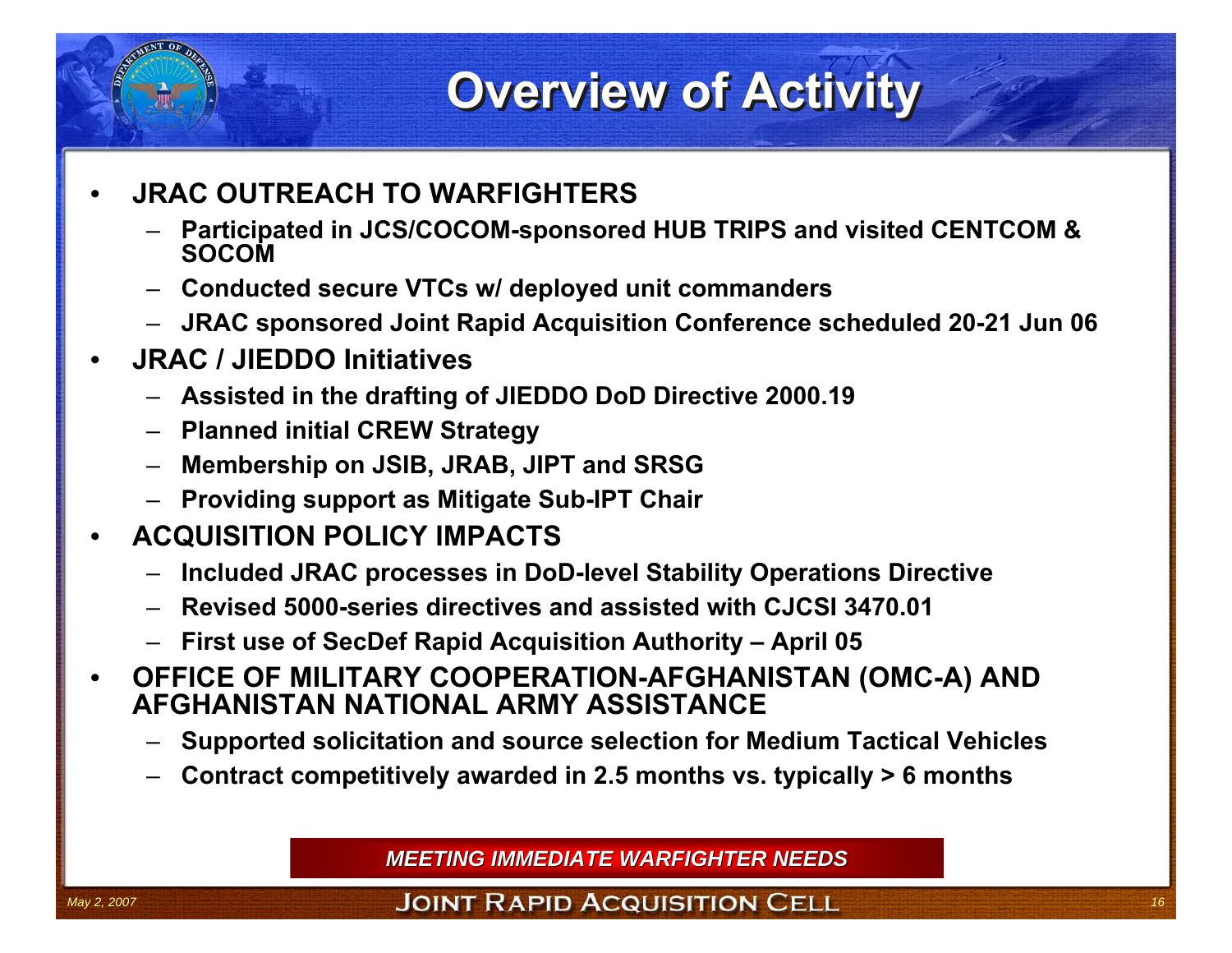## **Programmatic Actions Programmatic Actions**

#### **Level of Funding Impact upon Programs with JRAC Involvement**

# **≈ \$600M or more \***

*\* Based upon contract awards, initiatives, and projects in which the JRAC has facilitated solutions or provided programmatic/contracting assistance*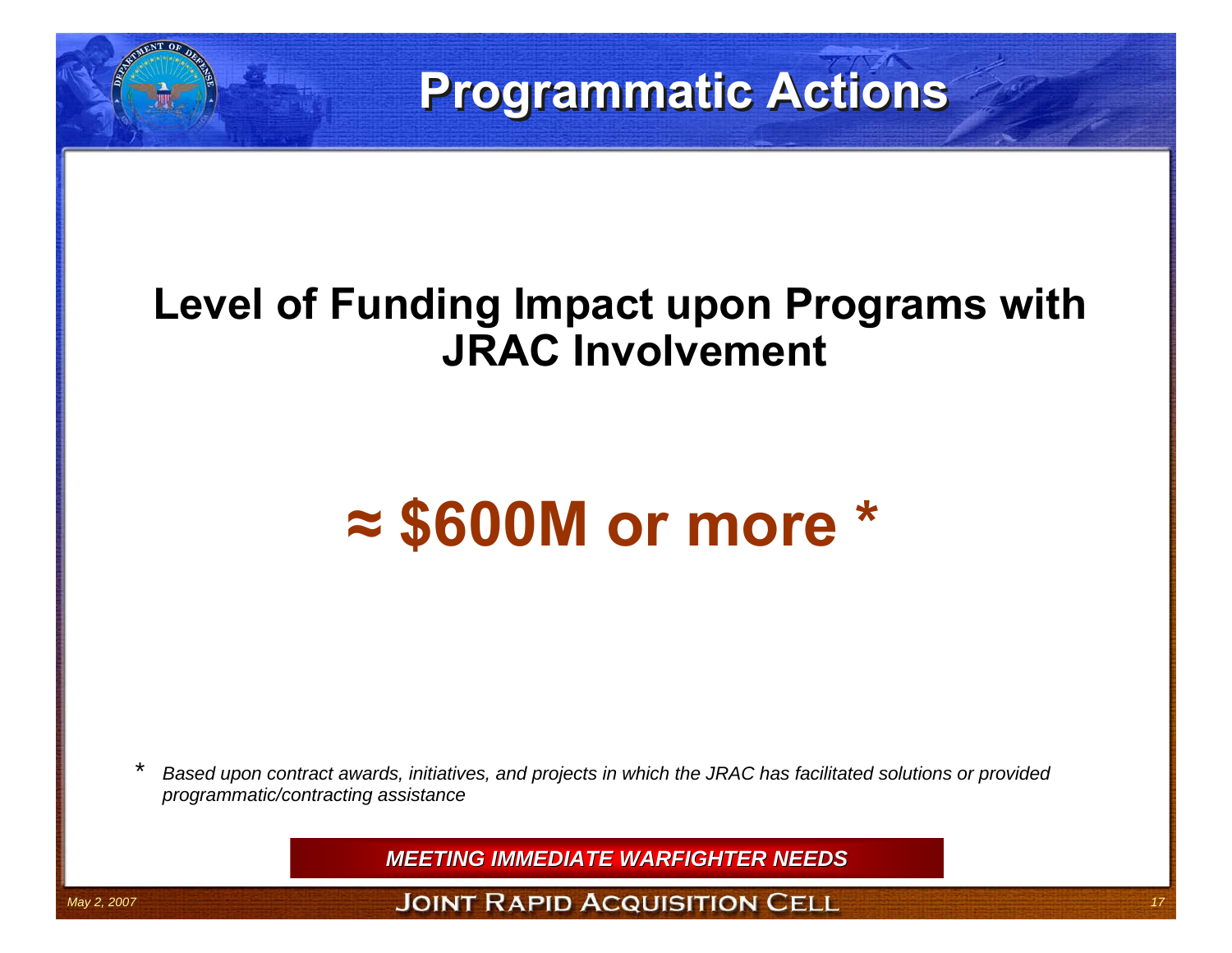# **Joint Staff / JRAC Joint Staff / JRAC**

- • **Policy Changes Impacting JUONs and IWNs** 
	- **Links of the Company Rapid Validation and Resourcing of Joint Urgent Operational Needs (JUONS) in the Year of Execution, Chairman Joint Chiefs of Staff Instruction (JCSI 3470.1) Currently under revision**
	- –**Secretary of Defense's Rapid Acquisition Authority**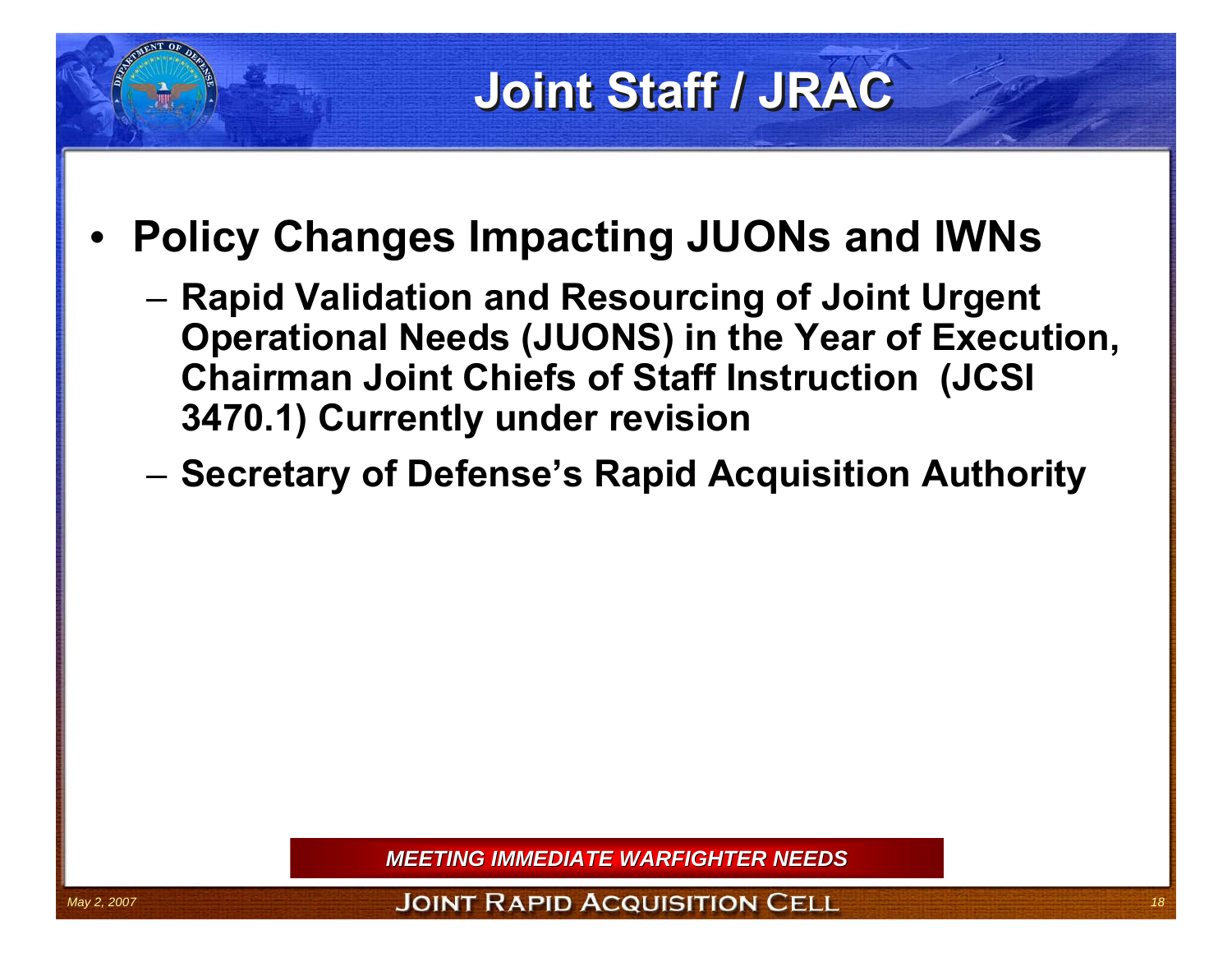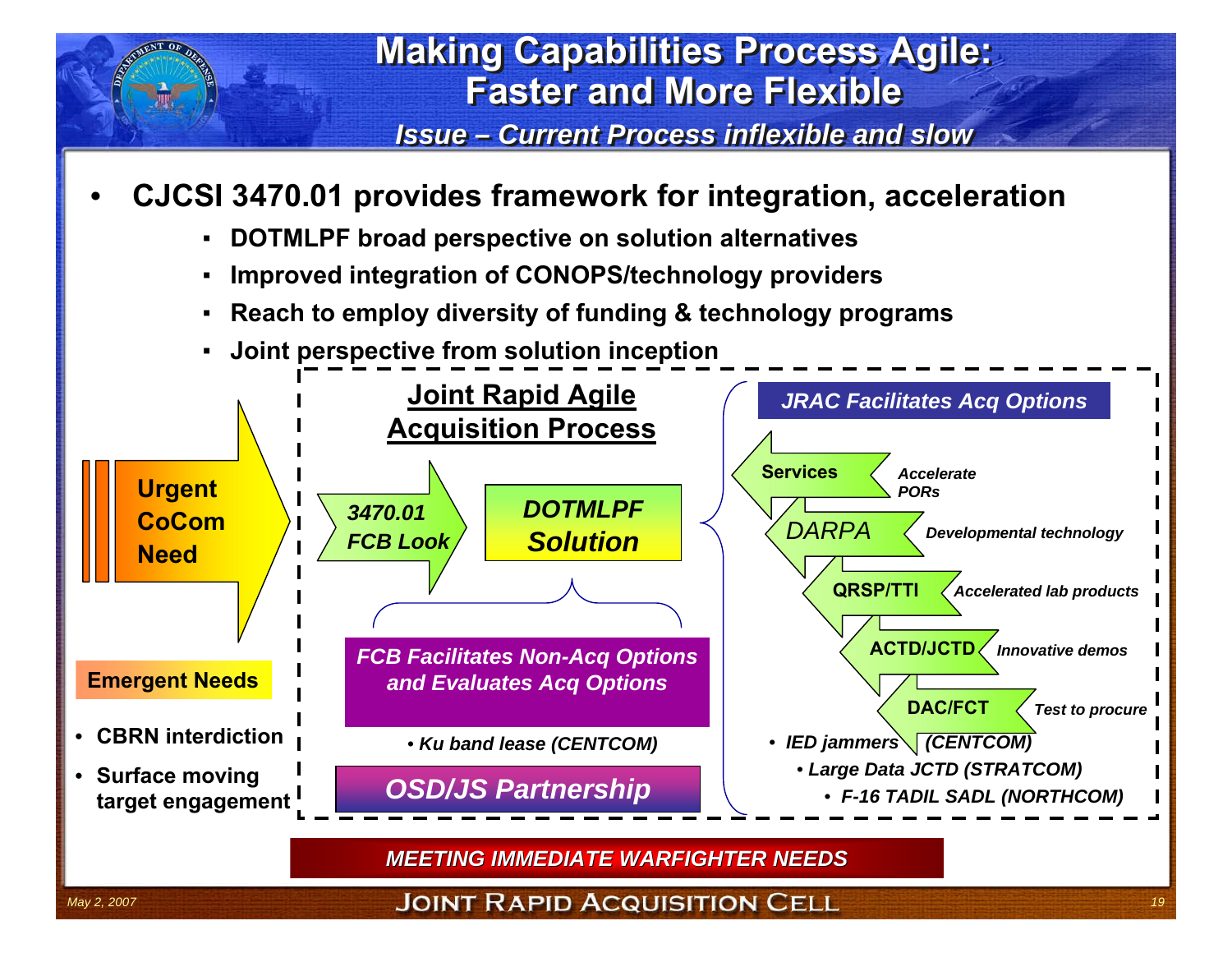#### **Rapid Acquisition Authority Rapid Acquisition Authority**

- • **SECDEF granted special authority in Bob Stump National Defense Act for Fiscal Year 2003 as amended by the Ronald W. Reagan National Defense Authorization Act for Fiscal Year 2005**
	- – **Waive statutes and regulations for testing and procurements – short of criminal statutes**
	- and the state of the **\$100 million in authority, per fiscal year, to move funding regardless of "color"**
	- and the state of the **Notify Congress within 15 days of action**
	- and the state of the **Provides valuable flexibility for quick response to Immediate Warfighter Needs in response to combat fatality**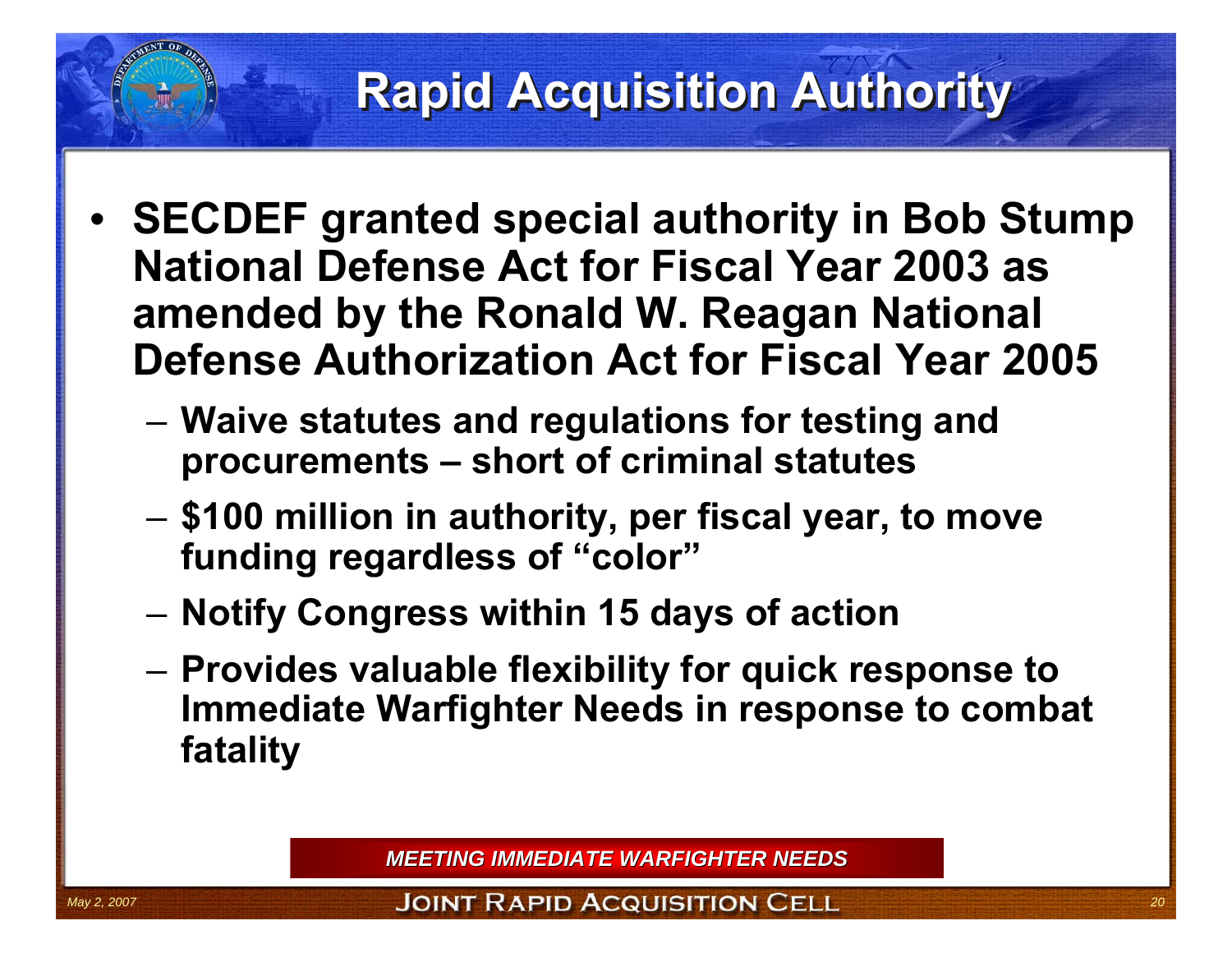#### **Joint Rapid Acquisition Improvement Joint Rapid Acquisition Improvement Initiative**

- • **Background**
	- and the state of the **VCJCS questions, April 2006, resulted in Rapid Fielding Study**
	- **Links of the Company Joint Rapid Acquisition Workshop, June 2006, reviewed results and current state of OSD and Joint guidance**
- • **Current effort focuses upon key areas**
	- **Links of the Company Improving visibility and transparency of Rapid Fielding Initiatives**
	- – **Development and implementation of process standards**
	- and the state of the **Determination of an information sharing approach**
- • **Next JRA Workshop scheduled for 19 – 20 June in Tampa, FL**

*MEETING IMMEDIATE WARFIGHTER NEEDS*